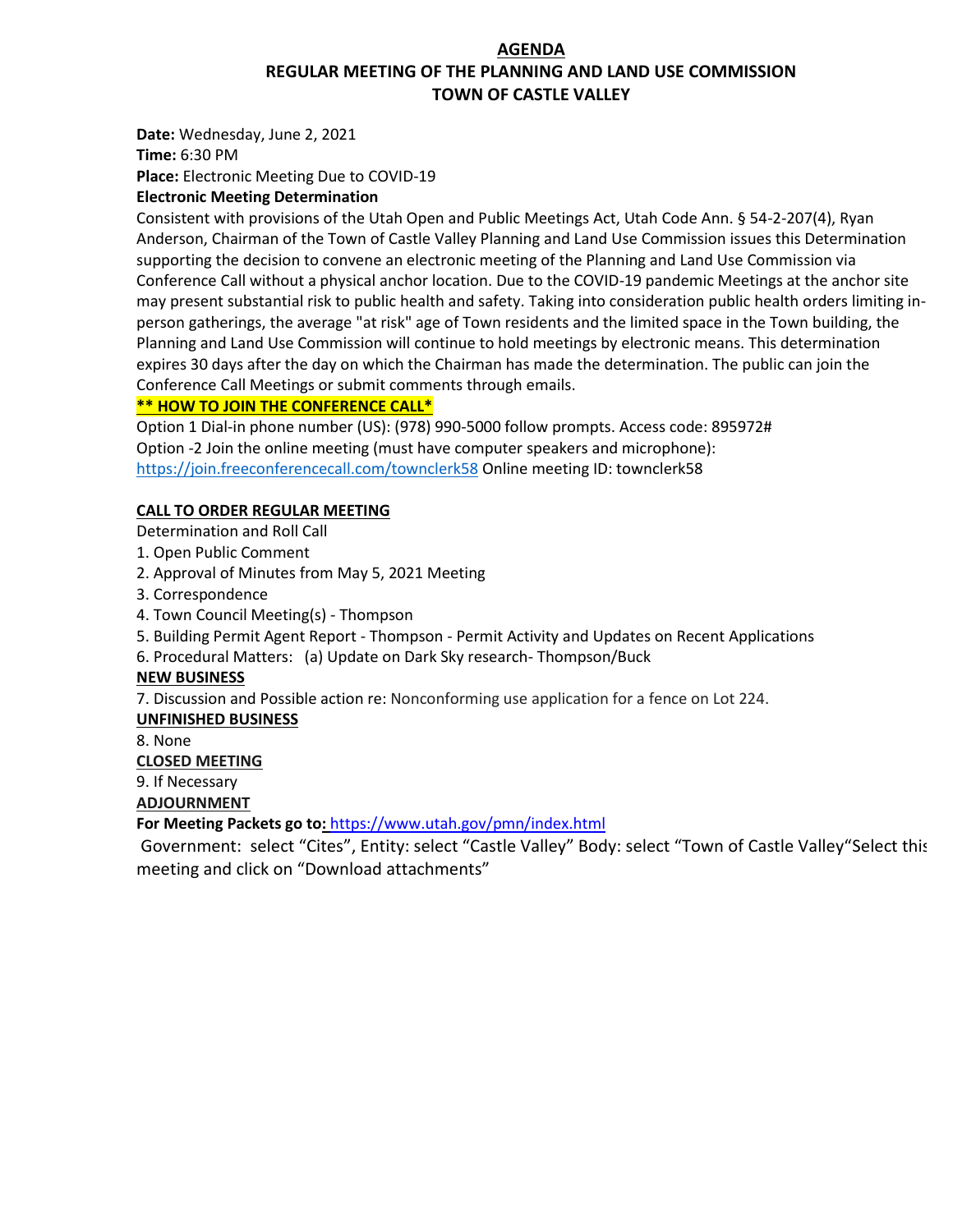## **DRAFT MINUTES**

# **REGULAR MEETING OF THE PLANNING AND LAND USE COMMISSION TOWN OF CASTLE VALLEY**

**Date:** Wednesday, May 5, 2021

**Time:** 6:30 PM

**Place:** Electronic Meeting Due to COVID-19

# **Electronic Meeting Determination**

Consistent with provisions of the Utah Open and Public Meetings Act, Utah Code Ann. § 54-2- 207(4), Ryan Anderson, Chairman of the Town of Castle Valley Planning and Land Use Commission issues this Determination supporting the decision to convene an electronic meeting of the Planning and Land Use Commission via Conference Call without a physical anchor location. Due to the COVID-19 pandemic Meetings at the anchor site may present substantial risk to public health and safety. Taking into consideration public health orders limiting in-person gatherings, the average "at risk" age of Town residents and the limited space in the Town building, the Planning and Land Use Commission will continue to hold meetings by electronic means. This determination expires 30 days after the day on which the Chairman has made the determination. The public can join the Conference Call Meetings or submit comments through emails.

Commission Members Present: Ryan Anderson, Julie Baird, Marie Hawkins, and Colleen Thompson. Absent: None

Others Present: Mayor Duncan, Jeff Whitney, Russ Cooper, Norman Llewelyn and Matt Langer.

Clerk: Jocelyn Buck

# **CALL TO ORDER**

Determination and Roll Call

Chairman Ryan Anderson called the Meeting to order at 6:31 PM and delivered the Determination.

Buck took roll call.

1 New PLUC Member Jeff Whitney took the Oath of Office.

2. Open Public Comment: None

3. Approval of Minutes-No Meeting Minutes to approve.

4. Correspondence: Email for the online Open Meeting Training that the Commissioners need to complete.

5. Town Council Meeting(s) - Thompson- Report presented and attached

Anderson thanked Mayor Duncan for taking over as the supervisor for both the Building Permit Agent and PLUC Clerk positions

6. Building Permit Agent Report - Thompson - Permit Activity and Updates on Recent Applications presented and attached. No questions/comments.

Thompson explained that currently there are no permits or zoning requirement for shipping containers. They are to be included in the cumulative square footage totals per lot. They are also subject to set backs and probably drainage reviews. She would like the PLUC to look into and discuss adding shipping containers as a sub category of portable sheds. We can require a zoning permit, but requirements need to be added to 85-3.Anderson will work with Thompson on those requirements and amendments.

7. Procedural Matters:

(a) Update on Dark Sky research- Buck reported the Dark Sky Team has been formed Members are : Harry Holland , Tom Haraden , Faylene Roth, Nate Ament, Colleen and herself . There are several parts to the International Dark Sky Community Designation (IDA) application. Roth, Thompson and Buck are currently working on the new draft Lighting Ordinance using the